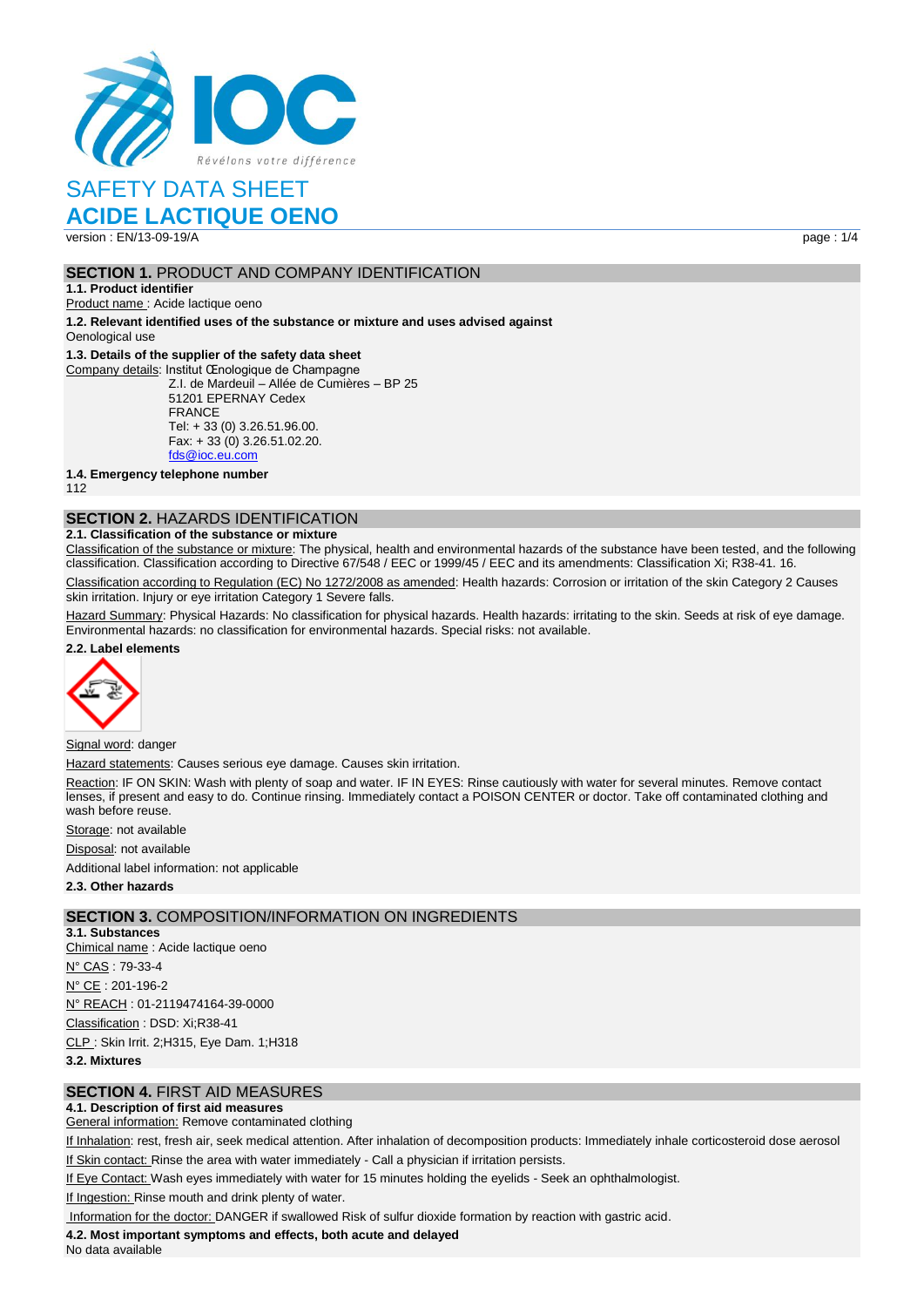

## SAFETY DATA SHEET

## **ACIDE LACTIQUE OENO**

version : EN/13-09-19/A page : 2/4

**4.3. Indication of any immediate medical attention and special treatment needed** No data available

### **SECTION 5.** FIREFIGHTING MEASURES

**5.1. Extinguishing media**

Advisors: water spray, foam, powder or carbon dioxide

#### **5.2. Special hazards arising from the substance or mixture**

No data available

**5.3. Advice for firefighters**

No data available

#### **SECTION 6.** ACCIDENTAL RELEASE MEASURES

**6.1. Personal precautions, protective equipment and emergency procedures** Keep unnecessary staff away. Do not touch or step on spilled product

## **6.2. Environmental precautions**

Avoid spillage or further leakage, if it is possible without danger

#### **6.3. Methods and material for containment and cleaning up**

Large Spills: Stop the flow of material, if this is without risk. Dike the spilled material if possible. Cover with a plastic sheet to prevent dispersion. Absorb with vermiculite, dry sand or soil and place in container. After collecting the product, rinse the area with water.

Minor Spills: wipe with absorbent material (eg cloth, wool). Thoroughly clean the surface to remove residual contamination. Never return the spilled product to its original container for reuse.

#### **6.4. Reference to other sections**

See Section 13 for disposal of the substance

### **SECTION 7.** HANDLING AND STORAGE

**7.1. Precautions for safe handling**

Avoid contact of this substance with the eyes. Avoid contact with the skin. Wash hands thoroughly after handling.

#### **7.2. Conditions for safe storage, including any incompatibilities**

Keep the container tightly closed. Keep out of the reach of children. Avoid temperatures above 392 ° F (200 ° C).

**7.3. Specific end use(s)**

### **SECTION 8.** EXPOSURE CONTROL / PERSONAL PROTECTION

**8.1. Control parameters**

## No data available.

**8.2. Exposure controls**

General: the presence of an eye rinse is recommended.

Eye / face protection: Wear eye / face protection.

Hand protection: Wear protective gloves.

Miscellaneous: Wear appropriate protective clothing.

Respiratory protection: Use an air-supply and positive-pressure respirator if there is a risk of uncontrolled release, if exposure levels are unknown, or whenever the protection provided by respirators may not be present. to be sufficient.

Hygiene measures: avoid contact with the eyes. Avoid contact with the skin. Avoid contact with food and drink. Handle in accordance with good industrial hygiene and safety practice

#### **SECTION 9.** PHYSICAL AND CHEMICAL PROPERTIES

**9.1. Information on basic physical and chemical properties** Apperance : Liquid. Odour : none Odour threshold : No data available pH : 1,8 à 25 °C Melting / freezing point : No data available Initial boiling point and boiling range : 120 - 130 °C (248 - 266 °F) à 1013 hPa. Flash point : No data available Evaporation rate: No data available Flammability (solid, gas) : No data available Upper/lower flammability or explosive limits: No data available Vapour pressure : No data available Vapour density: No data available Relative density: No data available Solubility(ies); No data available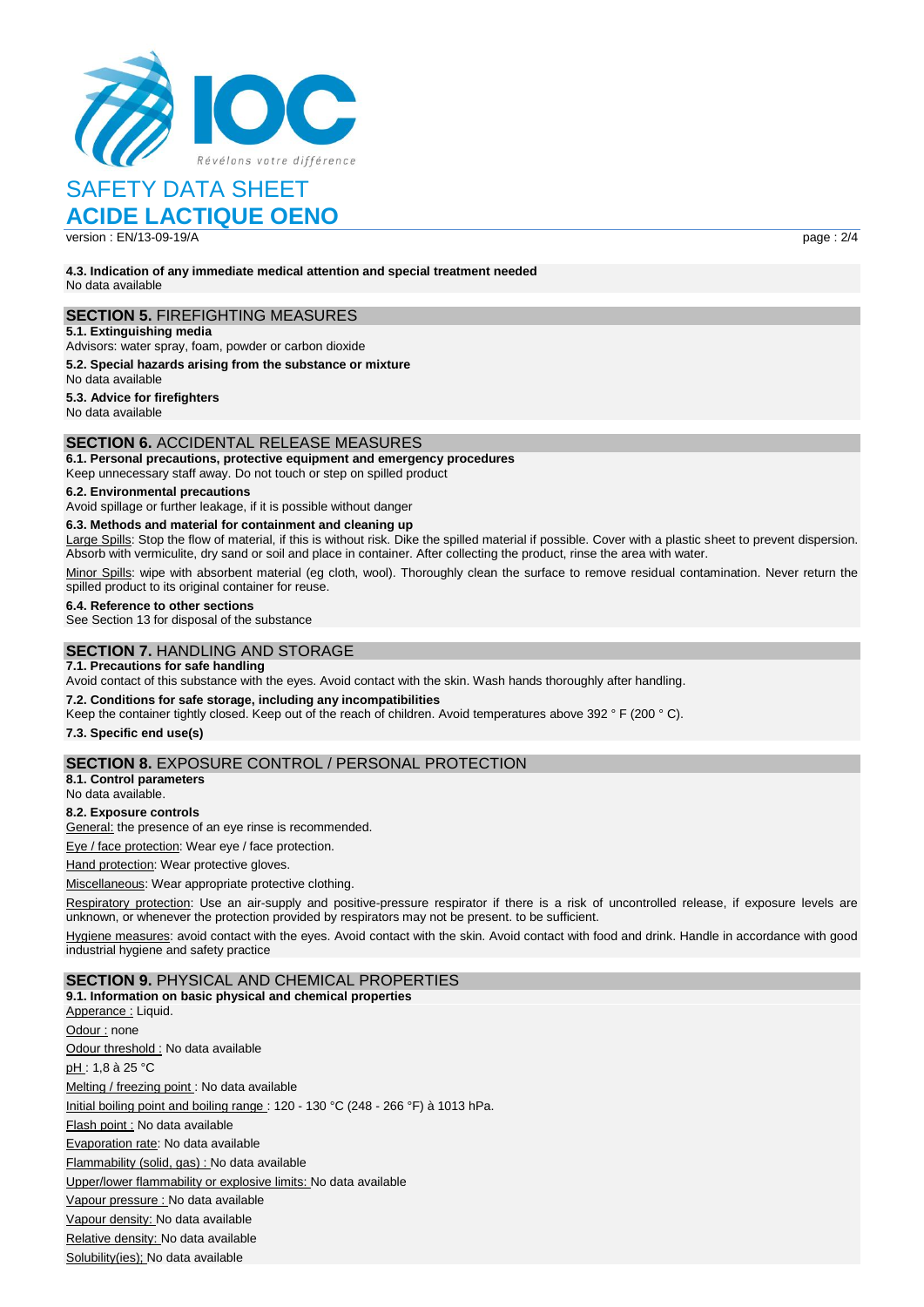

# SAFETY DATA SHEET

## **ACIDE LACTIQUE OENO**

version : EN/13-09-19/A page : 3/4

Partition coefficient: n-octanol/water: 0,62 Auto-ignition temperature: No data available Decomposition temperature: > 200 °C (> 392 °F). Viscosity : 5 - 60 mPa·s à 25 °C Explosive properties: No data available Oxidising properties: No data available

**9.2. Other information**

### **SECTION 10.** STABILITY AND REACTIVITY

**10.1. Reactivity** No data available

#### **10.2. Chemical stability**

Product is stable in its sealed packaging, no particular conditions **10.3. Possibility of hazardous reactions**

No data available

**10.4. Conditions to avoid** Temperatures above 200 ° C

**10.5. Incompatible materials** Oxidizing agents - acids

**10.6. Hazardous decomposition products** None

## **SECTION 11.** TOXICOLOGICAL INFORMATION

**11.1. Information on toxicological effects**

Information on likely routes of exposure: Skin contact: causes skin irritation

Eye contact: Causes serious eye damage. Information on toxicological effects: Acute toxicity: not available.

Product: Lactic Acid: Test Results: Acute Dermal LD 50 Rabbit:> 2000 mg / kg Components L - (+) - Lactic Acid (79-33-4):

Test Results: Acute Inhalation LC 50 Rat : 7.94 mg / l 4 hours Acute Oral LD 50 Guinea pig: 1810 mg / kg Acute Oral LD 50 Rat: 3730 mg / kg Acute Oral LD 50 Mouse: 4875 mg / kg Skin corrosion or irritation: Causes skin irritation. Injury or serious eye irritation: Causes serious eye damage. Respiratory sensitization: not available Skin sensitization: not available Germ cell mutagenicity: not available Carcinogenicity: not classified Reproductive toxicity: not available

#### **SECTION 12.** ECOLOGICAL INFORMATION

**12.1. Toxicity** Product: lactic acid Test results: EC 50 Algae: 3500 mg / L EC 50

Daphnia: 240 mg / L 48 hours LC 50

Fish: 320 mg / L 48 hours

**12.2. Persistence and degradability** Biodegradable.

**12.3. Bioaccumulative potential** No data available

**12.4. Mobility in soil**

No data available

**12.5. Results of PBT and vPvB assessment**

No data available **12.6. Other adverse effects**

No data available

## **SECTION 13.** DISPOSAL CONSIDERATIONS

**13.1. Waste treatment methods**

Waste treatment methods: Residual waste: Not available

Contaminated packaging: Empty containers must be taken to an approved site for waste treatment for recycling or disposal.

EU waste code: not available

Disposal / information methods: collect and reuse or disposal in sealed containers at an approved waste collection point. Disposal of contents / containers in accordance with local, regional, national, international regulations.